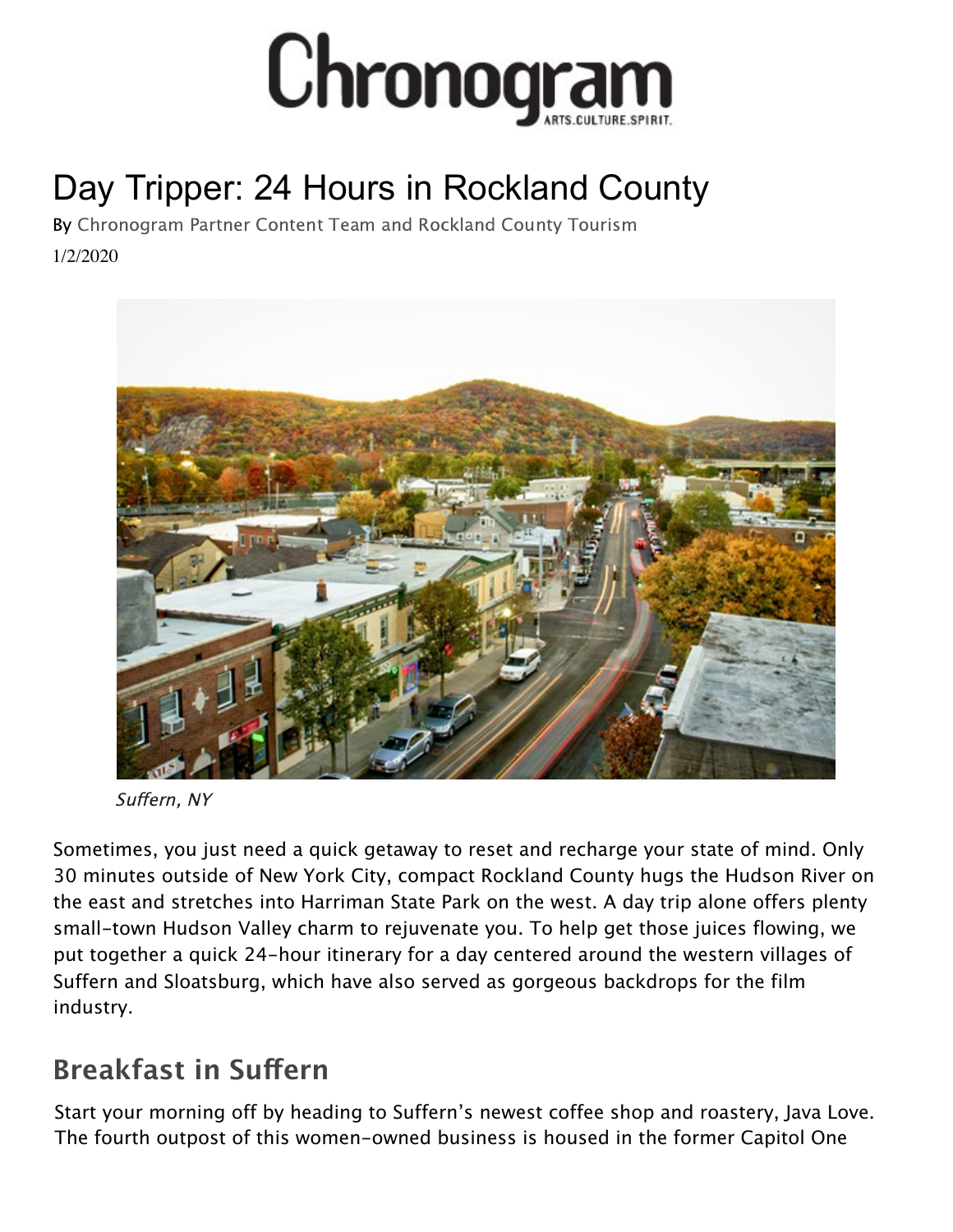bank building on Lafayette Street, which will also become the primary roastery. They even kept the old vault and converted it to a bonus room. The cafe serves up their fair trade roasts, and just started serving a full breakfast menu daily.

If you're looking for a Suffern classic, head down the street to Mia's Kitchen, a go-to for locals, known for its focus on healthy bites. Hearty options like quinoa and eggs, the vegetable-forward Mia's Kitchen Sink Scramble, or the vegan, gluten-free coconut pancakes will fuel you for the day ahead.



Harriman State Park

#### **Head to Harriman State Park**

The emerald jewel in the crown of Rockland County is Harriman State Park, which has more than 200 miles of trails, making it one of the region's most popular bouldering and hiking destinations. If the weather's on your side, make the short trip over to Reeves Meadow Visitor Center for the Reeves Brook Loop. It's a moderate 4.5-mile hike with an opportunity for scrambling if you're feeling up to a light challenge. Winter can be a great time to take in the beauty of the newly bare landscape, but you might want to bring snowshoes or crampons to help ease your trek.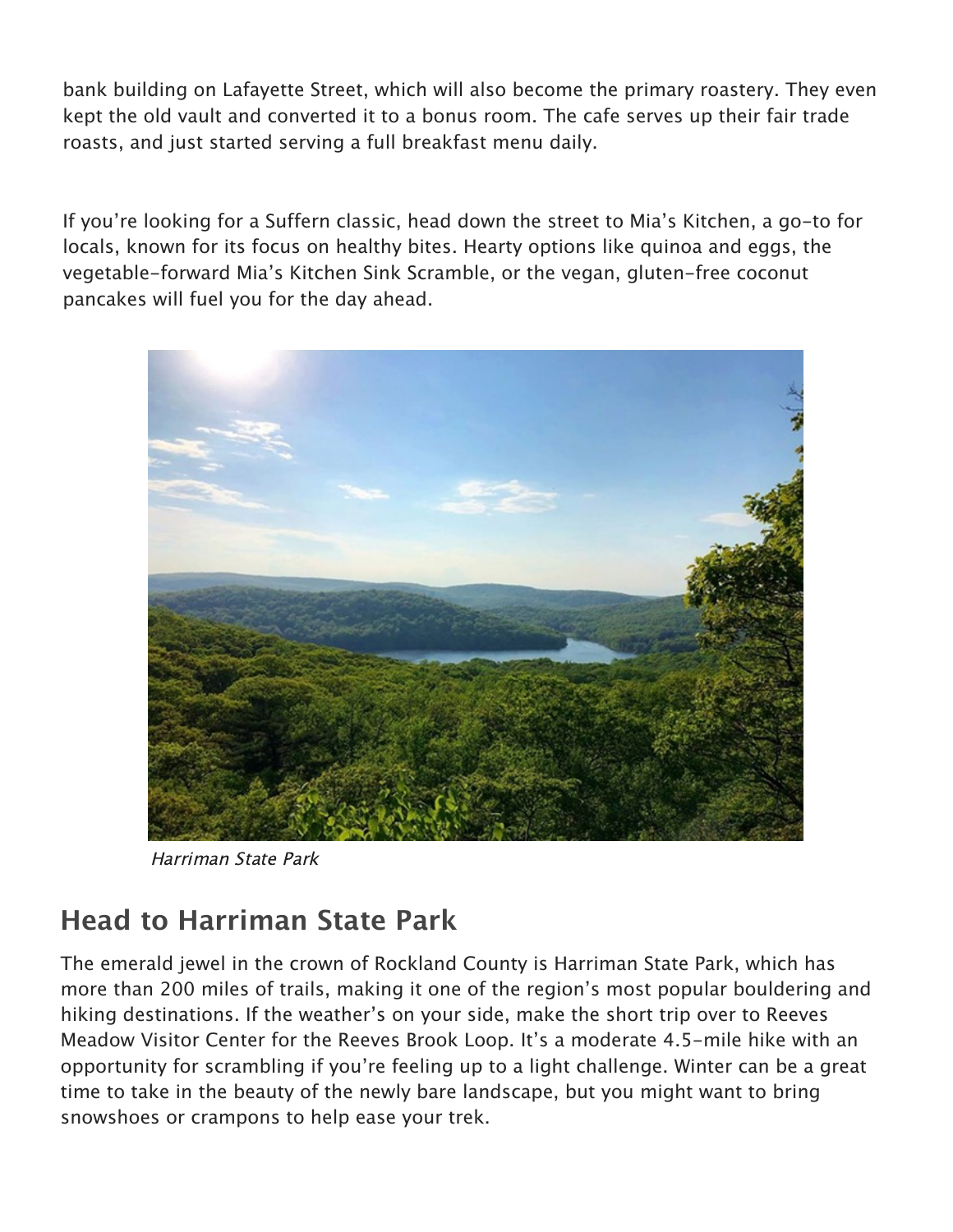

Lafayette Theater

# **A Movie at Lafayette Theater**

If you're more of an indoors person, or the wind is particularly biting, the stately Lafayette [Theater in Suffern might be more your speed. Opened in 1924 as a silent movie theater,](http://www.lafayettetheatersuffern.com/)  the Lafayette was renovated in the early 2000s, and today offers a single screen theater [where you can view new releases in a glamorous Beaux Arts setting. Or catch a clas](http://www.lafayettetheatersuffern.com/12390/Winter-Classics-2020)sic film matinée every Saturday from January through March.

# **Wind Down at Seven Lakes Station**

This Sloatsburg taproom is a great place to settle in for the evening. They offer 14 beers on tap, from local IPAs to classic Trappist dubbels, beers to go, and a no-frills, comfortfood menu laden with sandwiches and burgers.

# **Stay at Valley Rock Inn and Mountain Club**

If you're ending your day with an overnight stay, there's no better place to bed down than the rustic-chic Valley Rock Inn and Mountain Club in Sloatsburg. The three-acre estate